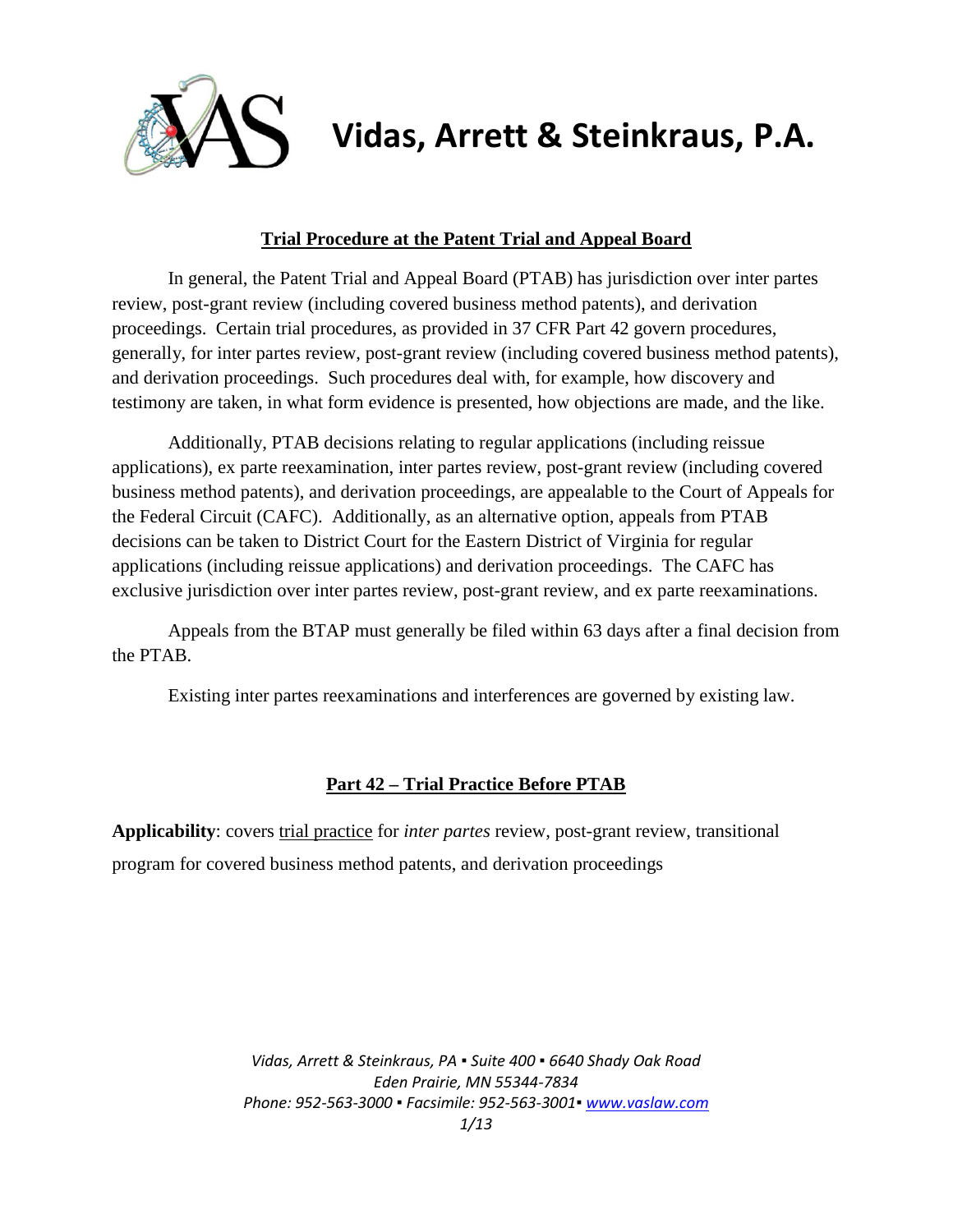#### Testimony and Production

#### **§ 42.51 Discovery**

Certain initial disclosures are required. This can be done by party agreement, as in §  $42.51(a)(1)(i)$ , upon institution of trial, as in  $(a)(1)(ii)$ , or by motion practice,  $(a)(2)$ .

Generally, unless agreed to by the parties, such parties are not entitled to discovery beyond as set forth in the "initial disclosures." § 42.51(b)(1). (i) Exhibits must be served with citing paper or testimony. (ii) Board sets time for cross examination of affidavit testimony. (iii) Party must serve relevant information that is inconsistent with a previous position.

Parties may agree to additional discovery. Or, without agreement, they can petition the Board.  $§$  42.51(b)(2)(i)

For post-grant reviews, additional discovery is limited to evidence directly related to factual assertions advanced during proceeding.

Must provide documents and things to opposing party, or make the same available at a reasonable time and location within US. § 42.51(c)

# **§ 42.52 Compelling testimony and production**

Must have authorization to compel testimony or production by filing a motion which describes the relevance and: (1) identifies the witness by name or title (for testimony); and (2) general nature of document or thing, in such case. § 42.52(a).

For testimony or production outside US, must identify foreign county, explain why witness can be compelled, estimate time to take testimony, and demonstrate party has made effort to secure testimony within US.  $\S$  42.52(b)(1).

#### **§ 42.53 Taking testimony**

*Vidas, Arrett & Steinkraus, PA ▪ Suite 400 ▪ 6640 Shady Oak Road Eden Prairie, MN 55344-7834 Phone: 952-563-3000 ▪ Facsimile: 952-563-3001[▪ www.vaslaw.com](http://www.vaslaw.com/) 2/13*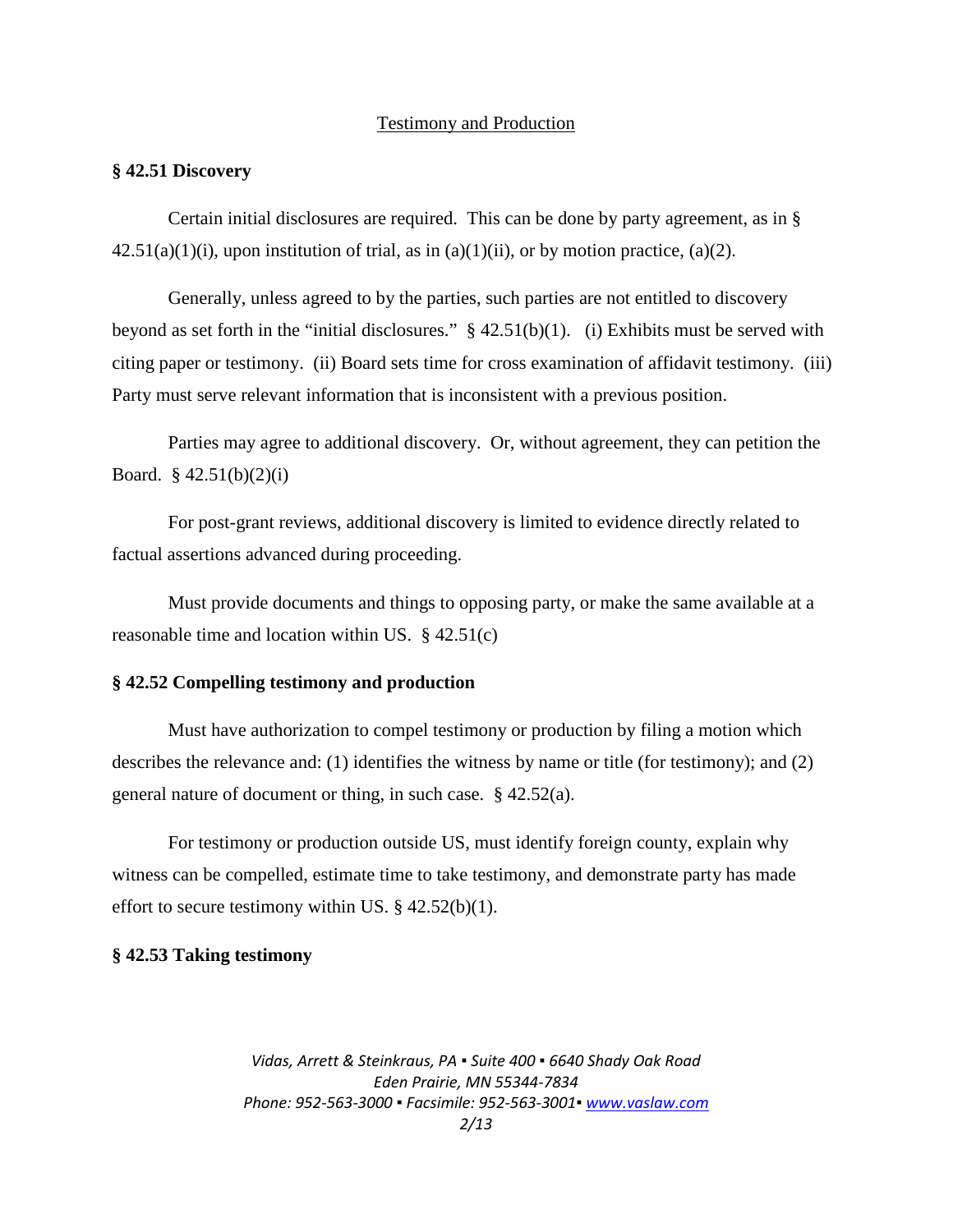Uncompelled direct testimony submitted in affidavit; other testimony submitted in deposition transcript. § 42.53(a).

Uncompelled testimony may be taken at any time; otherwise, it is taken during period set by the Board.  $\S$  42.53(b)(1).

Deposition testimony may be taken at any reasonable time and location within US before disinterested official. § 42.53(b)(2).

Uncompelled testimony outside US only to be taken upon agreement of parties or as Board directs. § 42.53(b)(3).

Compelled testimony duration as follows: direct examination  $-7$  hours; crossexamination – 4 hours; redirect – 2 hours. §  $42.53(c)(1)$ .

Uncompelled direct testimony as follows: cross-examination  $-7$  hours; redirect  $-4$ hours; re-cross  $-2$  hours. § 42.53(b)(2).

Parties must agree on time and place for taking testimony. If no agreement, must initiate a conference with the Board. § 42.53(d)(1).

Cross-exam should take place after supplemental evidence relating to direct testimony and more than one week prior to filing a paper expecting to make use of such testimony. Party may choose order in which to cross-examination witnesses. § 42.53(d)(2).

For direct deposition testimony, party seeking same must serve, at relevant time (see rule): (i) list and copy of each document in party's control to be relied upon, and (ii) list of anything not in party's control.  $\S$  42.53(d)(3).

Party seeking deposition must file notice of same at least 10 business days prior. §  $42.53(d)(4)$ .

> *Vidas, Arrett & Steinkraus, PA ▪ Suite 400 ▪ 6640 Shady Oak Road Eden Prairie, MN 55344-7834 Phone: 952-563-3000 ▪ Facsimile: 952-563-3001[▪ www.vaslaw.com](http://www.vaslaw.com/) 3/13*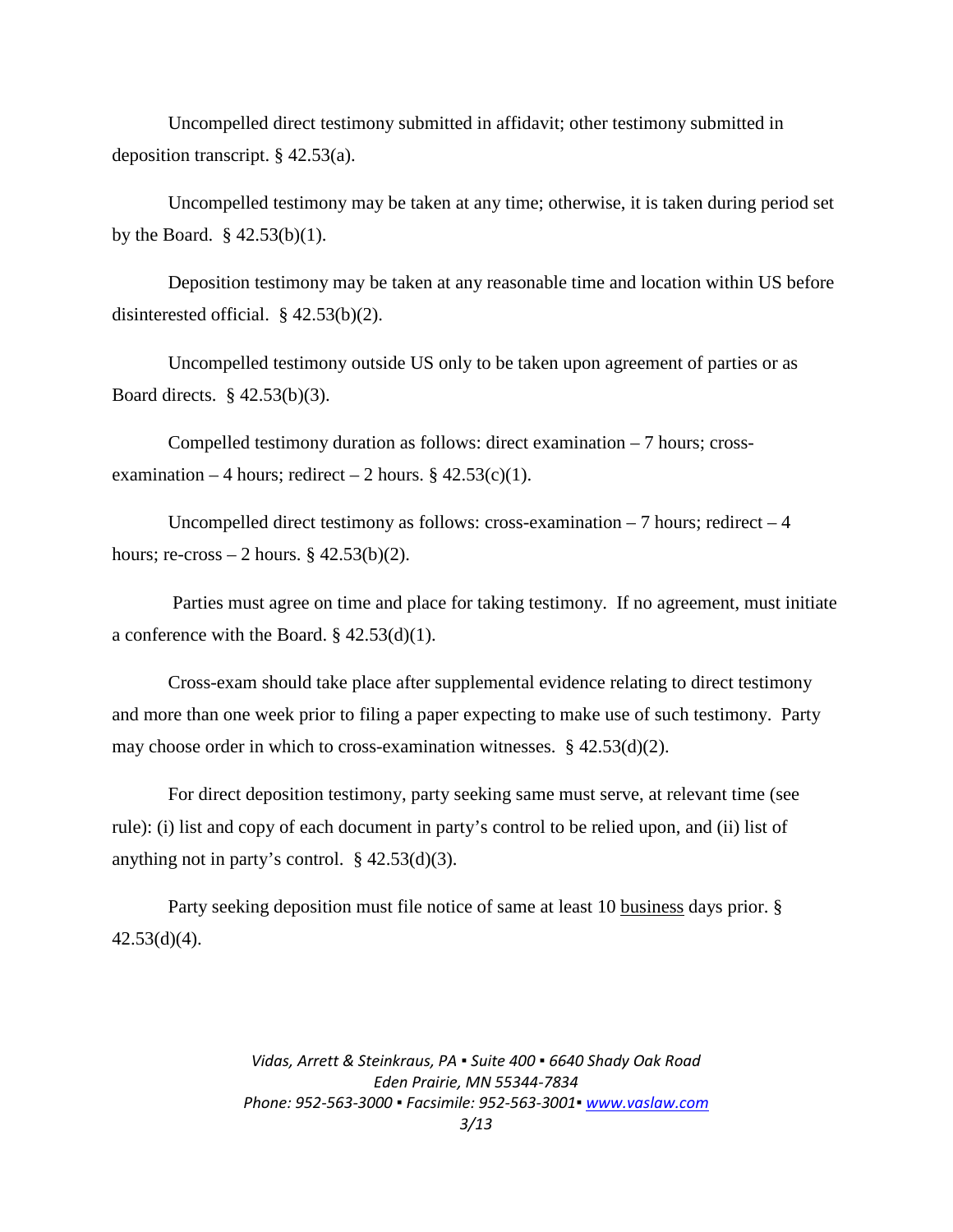Regarding the scope and content of testimony, the notice must list  $(A)$  time and place;  $(B)$ name and address of witness; (C) list of exhibits to be relied upon; (D) general description of nature of testimony.  $\S$  42.53(d)(5)(i).

For cross-examination, scope is limited to scope of direct.  $§$  42.53(d)(5)(ii).

For any additional party seeking to take direct testimony of third-party witness at time and place noticed above, additional party must provide a counter notice.  $\S$  42.53(d)(5)(iv).

Objection to a defect in the notice is waived unless promptly moved to quash. §  $42.53(d)(6)$ .

If interpreter used in deposition, must provide 5 business days' notice to Board. §  $42.53(e)$ .

Witness must be duly sworn by officer before whom deposition is taken. Officer must be authorized under 35 USC § 23. § 42.53(f)(1).

Testimony is taken in regular order by office or disinterested person in presence of officer, unless waived by agreement. § 42.53(f)(2).

Exhibits used must be numbered as in  $\S$  42.63(c) and must be served at deposition, if not previously served. Objected-to exhibits shall be accepted pending decision on objection. §  $42.53(f)(3)$ .

All objections shall be noted on record.  $§$  42.53(f)(4).

Transcript must be read and signed by witness unless otherwise agreed, waived, refused by witness.  $§$  42.53(f)(5).

Officer shall prepare certified transcript, stating, unless waived: (i) witness was duly sworn, (ii) transcript is a true record; (iii) name of recorder; (iv) presence or absence of opponent; (v) place of deposition and start/end times; (vi) officer has no disqualifying interest; (vii) circumstances under which witness refuses to sign, if applicable.  $\S$  42.53(f)(6).

> *Vidas, Arrett & Steinkraus, PA ▪ Suite 400 ▪ 6640 Shady Oak Road Eden Prairie, MN 55344-7834 Phone: 952-563-3000 ▪ Facsimile: 952-563-3001[▪ www.vaslaw.com](http://www.vaslaw.com/) 4/13*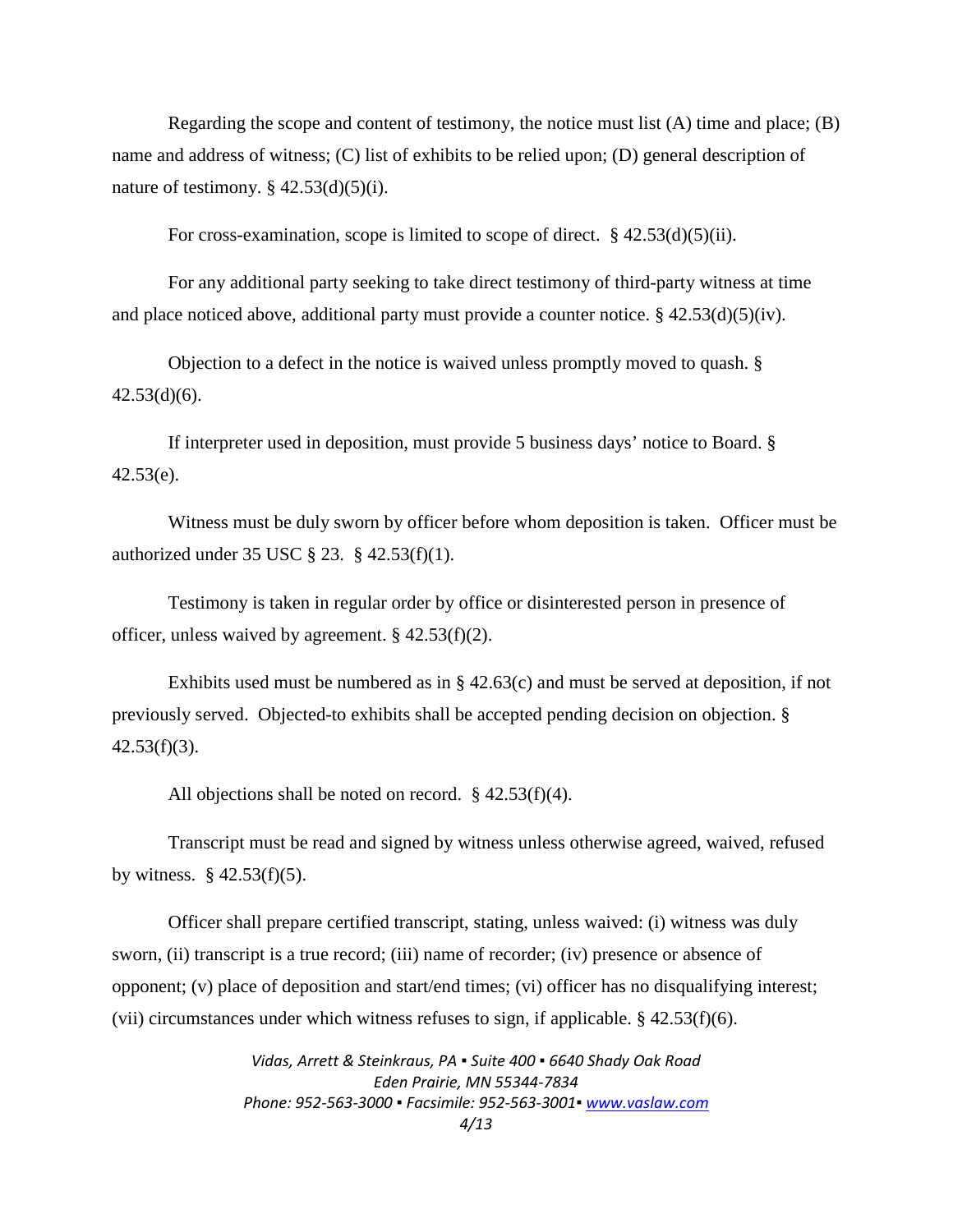Proponent of testimony must provide copy of transcript to other parties, unless agreed otherwise; testimony must be filed as an exhibit. § 42.53(f)(7).

Objections are waived unless made of record during deposition and timely filed I motion to exclude.  $$ 42.53(f)(8)$ .

Costs of taking testimony shall be borne by proponent of testimony, except as otherwise agreed or ordered. § 42.53(g).

#### **§ 42.54 Protective order**

Party may file a motion to seal. Motion must include a certification that moving party has worked to resolve dispute. The Board may issue protective order, for good cause, to protect a party or person from disclosing confidential information.

#### **§ 42.55 Confidential information in a petition**

Petitioner filing confidential information may, concurrent with petition, file a motion to seal with protective order.

Petitioner must file, but need not serve, confidential information under seal. Patent owner may only access sealed information prior to trial by agreeing to default protective order or through Board, for default protective order. For protective orders other than a default protective order, access to sealed information prior to trial can be accessed by agreement of parties or obtaining protective order. § 42.55(a), (b).

#### **§ 42.56 Expungement of confidential information**

Party may file a motion to expunge confidential information after final judgment or after denial to institute trial.

# **§ 42.61 Admissibility**

Evidence not taken in accordance with this subpart is not admissible. § 42.61(a).

*Vidas, Arrett & Steinkraus, PA ▪ Suite 400 ▪ 6640 Shady Oak Road Eden Prairie, MN 55344-7834 Phone: 952-563-3000 ▪ Facsimile: 952-563-3001[▪ www.vaslaw.com](http://www.vaslaw.com/) 5/13*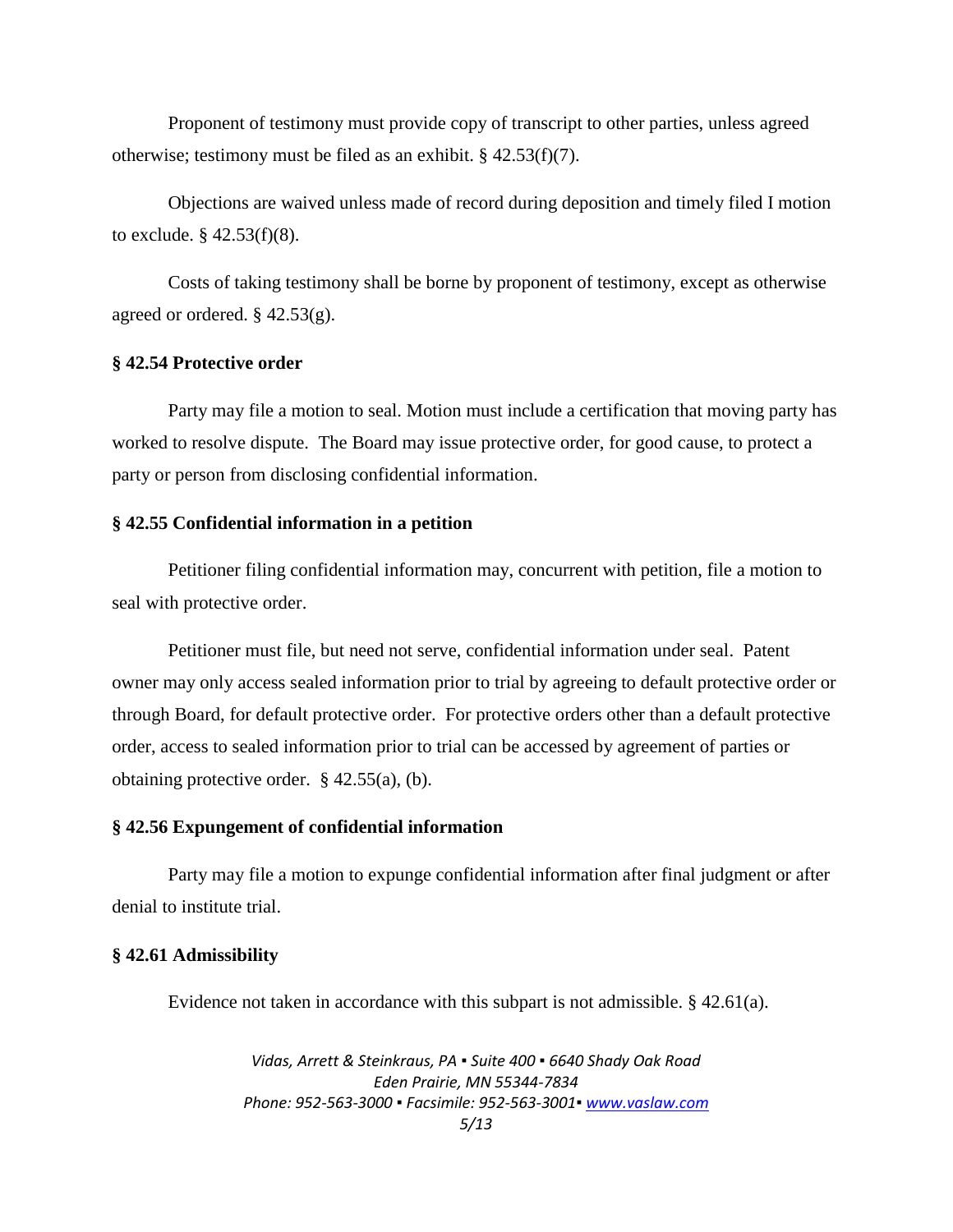Do not need to certify evidence when such evidence is a record of the Office to which all parties have access. § 42.61(b).

Specification and drawings of US application only admissible as evidence to prove what specification or drawings describe. If relying on data in specification, must include affidavit by person having first-hand knowledge. § 42.61(c).

## **§42.62 Applicability of Federal Rules of Evidence**

Federal Rules of Evidence generally apply, except as relating to criminal proceedings, juries, and unrelated sections thereof.

Terms defined:

"Appellate courts" means CAFC;

"civil action", "civil proceeding", "action" mean action before Board;

"courts", "magistrate", "trier of fact", "judge" mean Board;

"judicial notice" means official notice;

"Trial" or "hearing" in Fed. R. Evidence 807 means time for taking testimony.

Board may consider any source or relevant material in determining foreign law.

# **§ 42.63 Form of evidence**

All evidence filed as exhibit. § 42.63(a).

Translation required when document relied upon not in English; must include affidavit of accuracy. § 42.63(b).

Exhibits must be uniquely numbered. Petitioner exhibits range is 1001-1999; patent owner exhibits range is 2001-2999. § 42.63(c).

Exhibits filed with petition must have: label, petitioner's name, and exhibit number.

*Vidas, Arrett & Steinkraus, PA ▪ Suite 400 ▪ 6640 Shady Oak Road Eden Prairie, MN 55344-7834 Phone: 952-563-3000 ▪ Facsimile: 952-563-3001[▪ www.vaslaw.com](http://www.vaslaw.com/) 6/13*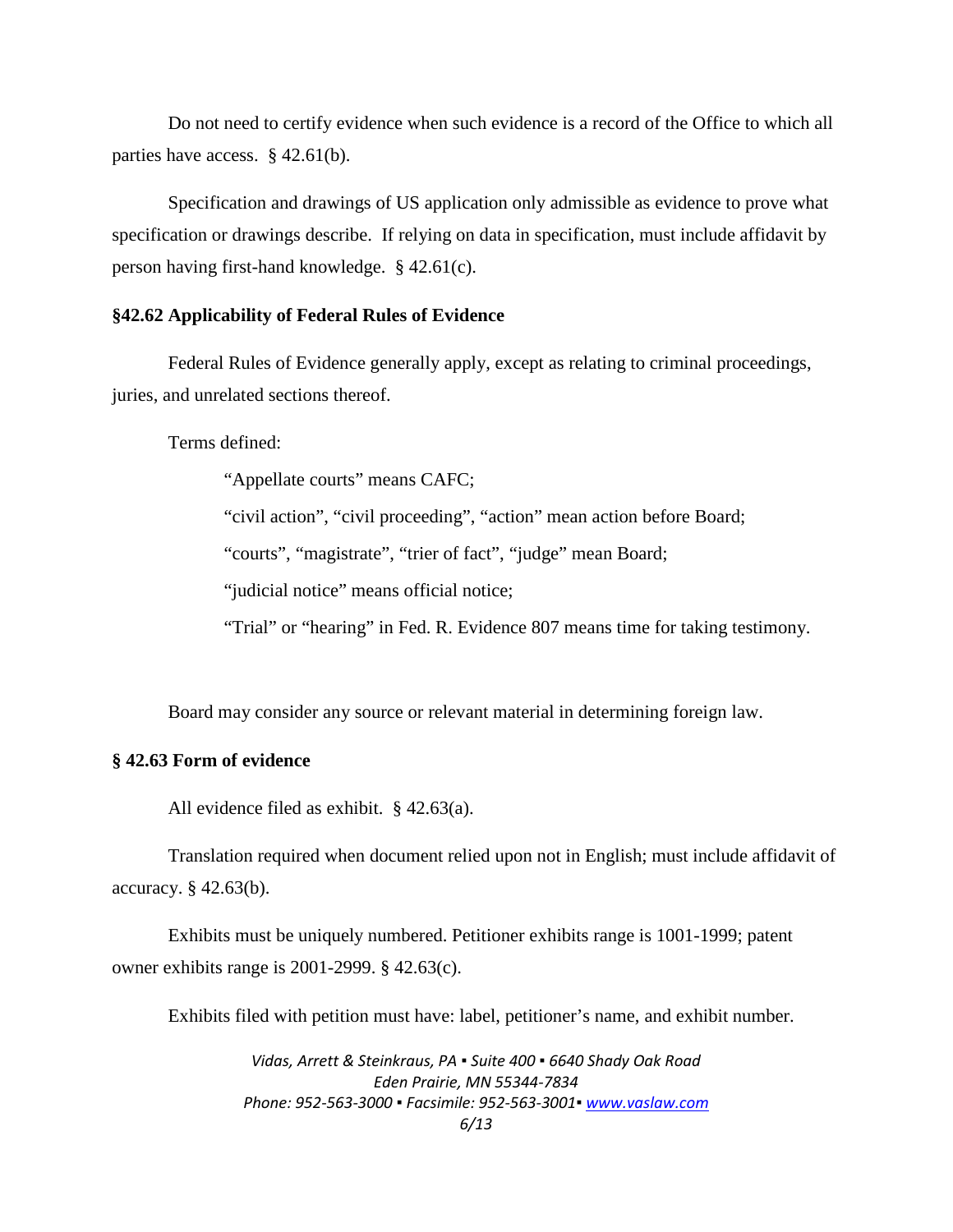Exhibits not filed with the petition must have a label including, in this order: party's name, exhibit number, names of parties, and trial number.

When exhibit is a paper, each page must be numbered with label affixed to lower right corner of 1<sup>st</sup> page without obscuring; if obscuring is impossible, use duplicate first page.

Each party must maintain exhibit list and must serve same when evidence served. Must file exhibit list.

#### **§ 42.64 Objection; motion to exclude; motion in limine**

Objection to deposition evidence must be made during deposition. Evidence to cure objection must be provided during deposition, unless stipulated otherwise on deposition record. §  $42.64(a)$ .

For an objection to evidence other than deposition evidence, the objection must be served within 10 business days of institution of trial; after institution of trial, must serve objection within 5 business days of service of evidence objected to. Objection must identify grounds with specificity. § 42.64(b)(1).

Party may respond to objection, within 10 business days thereof, with supplemental evidence. § 42.64(b)(2).

Motion to exclude evidence must be filed to preserve an objection; it must identify and explain objections in the record; it may be filed without prior authorization from the Board. §  $42.64(c)$ .

#### **§ 42.65 Expert testimony; tests and data**

Expert testimony without underlying data or facts forming basis of opinion is entitled to little or no weight. Testimony on law or examination practice not admitted. § 42.65(a).

> *Vidas, Arrett & Steinkraus, PA ▪ Suite 400 ▪ 6640 Shady Oak Road Eden Prairie, MN 55344-7834 Phone: 952-563-3000 ▪ Facsimile: 952-563-3001[▪ www.vaslaw.com](http://www.vaslaw.com/)*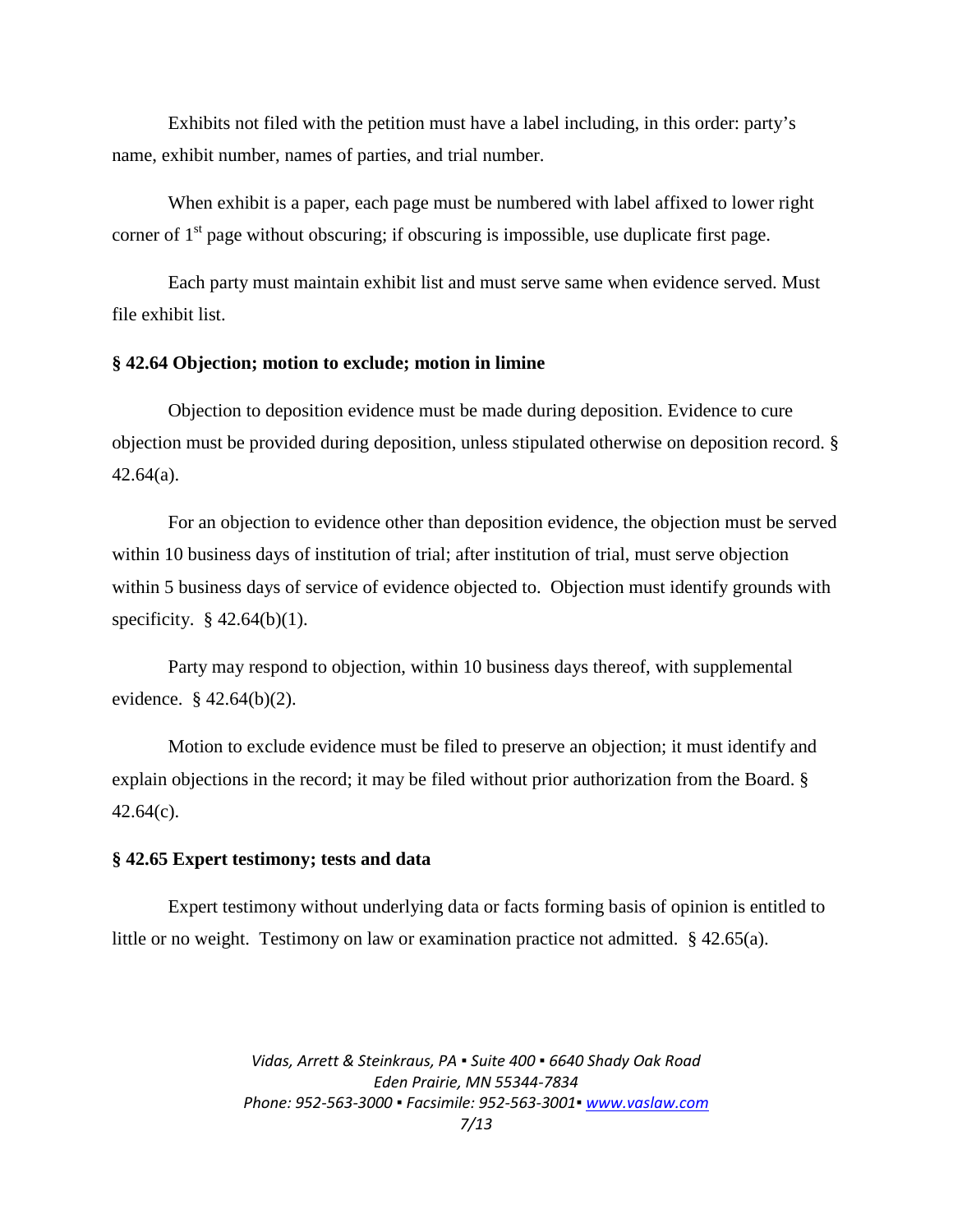If technical tests or data is relied upon, must provide affidavit explaining: (1) why test or data is used; (2) how test was performed and data generated; (3) how data is used to determine a value; (4) how test is regarded in the art; (5) other necessary information. § 42.65(b).

#### **§ 42.70 Oral argument**

Request for oral argument must be field as a separate paper and must specify issues to be argued.

Demonstrative exhibits must be served at least 5 business days before oral argument and filed no later than time of oral argument.

#### **§ 42.71 Decision on petitions or motions**

Board may consider petitions or motions in any order; may grant, dismiss, deny. § 42.71(a).

Decision on motion without judgment is not final for judicial review purposes. Can request rehearing by panel, if original decision is not a panel decision. Standard is abuse of discretion. § 42.71(b).

Decision by Board on whether to institute a trial is final an nonappealable, but may request rehearing. Standard is abuse of discretion. § 42.71(c).

Rehearing - Can request rehearing without prior Board authorization. Must specifically identify all matters believed Board misapprehended. Party must identify where each matter was previously addressed in a motion, opposition, or a reply. Rehearing request does not toll times for taking action. Request must be filed: (1) within 14 days of entry of non-final decision or a decision to institute trial; or (2) within 30 days of entry of a final decision or a decision not to institute trial.  $\S$  42.71(d).

# **§ 42.72 Termination of trial**

Board may terminate trial without rendering final written decision where appropriate.

*Vidas, Arrett & Steinkraus, PA ▪ Suite 400 ▪ 6640 Shady Oak Road Eden Prairie, MN 55344-7834 Phone: 952-563-3000 ▪ Facsimile: 952-563-3001[▪ www.vaslaw.com](http://www.vaslaw.com/) 8/13*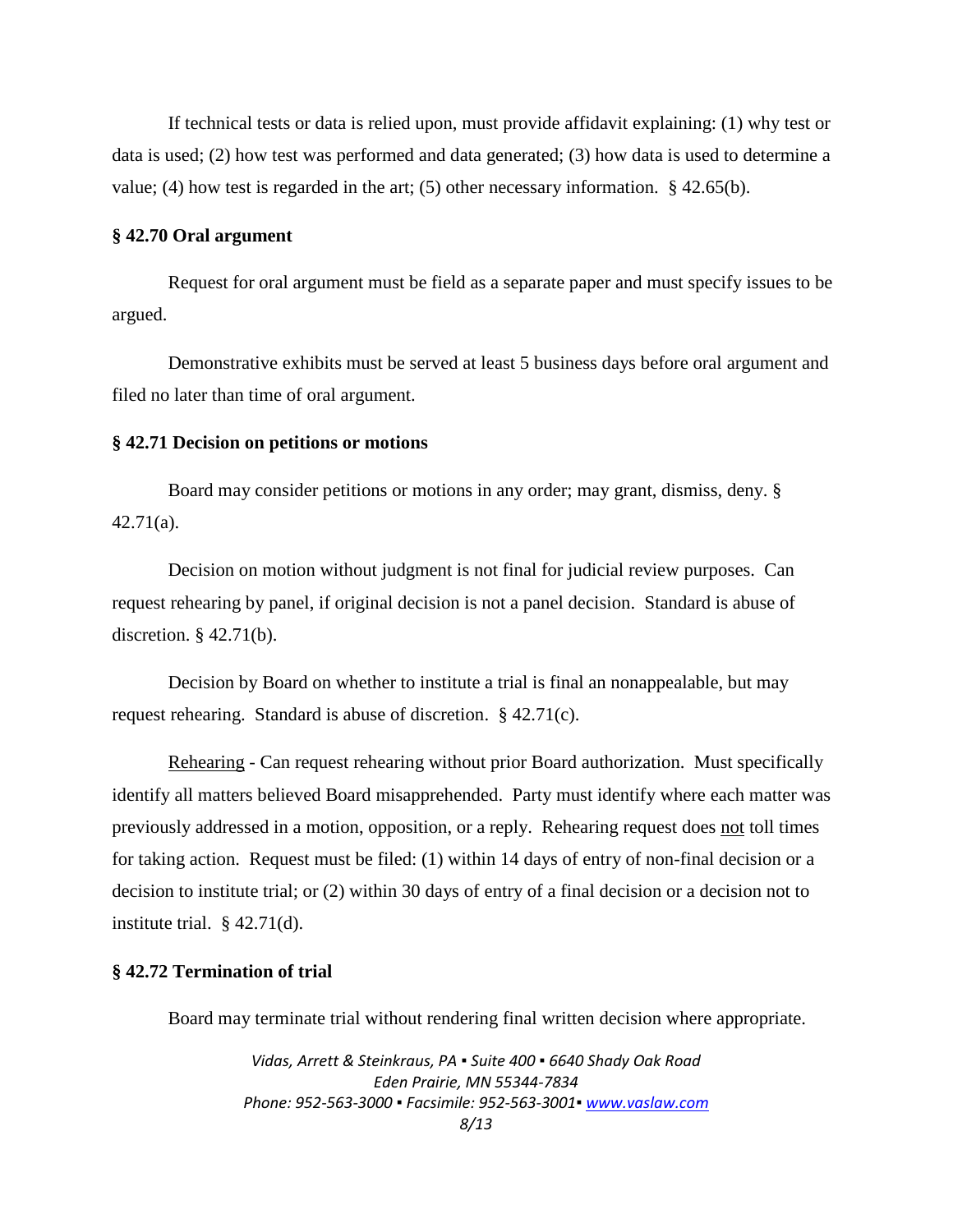## **§ 42.73 Judgment**

Judgment disposes of all issues, except in case of termination. § 42.73(a).

Party can request judgment against itself. § 42.73(b).

Judgment may include recommendation for further action by examiner or Director. § 42.73(c).

#### Estoppel –

Petitioner is estopped from requesting proceeding on claim for which it obtained a final written decision on patentability in inter partes review, post-grant review, or business method patent review on any ground raised or could have been raised. § 42.73(d)(1).

Exception – petitioner or real party in interest who settled under  $35 \text{ USC} \text{ }$ § 317 or 327. § 42.73(d)(1).

For derivation, losing party who could have properly moved for relief on an issue but did not, may not take action in the Office after the judgment that is inconsistent with that party's failure to move. § 42.73(d)(2).

Exception – losing party not estopped with respect to subject matter for which that party was awarded favorable judgment. § 42.73(d)(2).

Patent applicant or owner is precluded from taking action inconsistent with an adverse judgment. § 42.73(d)(3).

# **§ 42.74 Settlement**

Parties may agree to settle. Board may independently determine question of jurisdiction, patentability, or Office practice. § 42.74(a).

Agreements between parties re: termination must be in writing and filed with Board. § 42.74(b).

> *Vidas, Arrett & Steinkraus, PA ▪ Suite 400 ▪ 6640 Shady Oak Road Eden Prairie, MN 55344-7834 Phone: 952-563-3000 ▪ Facsimile: 952-563-3001[▪ www.vaslaw.com](http://www.vaslaw.com/) 9/13*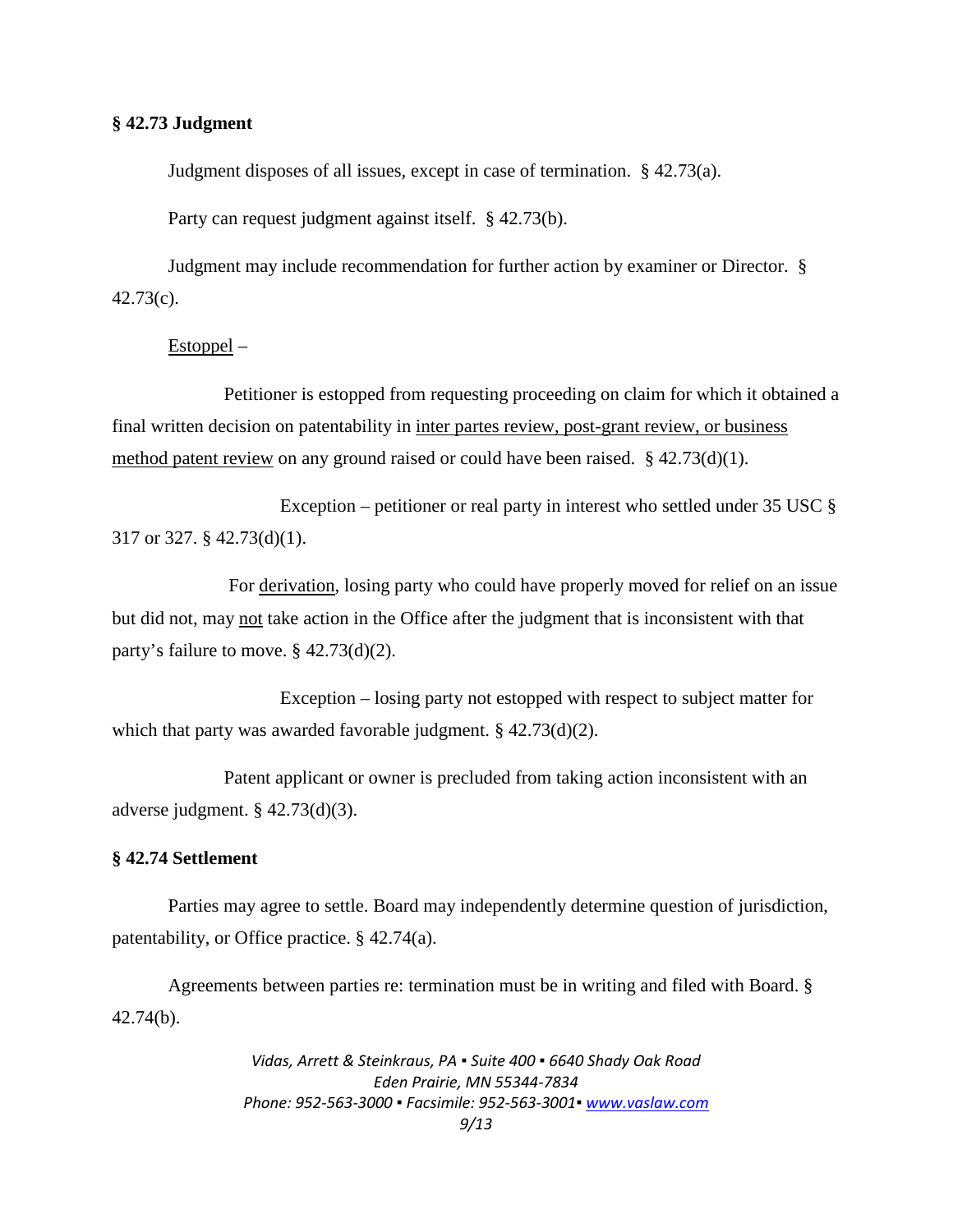Party may request settlement be kept confidential and separate from file of patent application. Request must be filed with settlement. § 42.74(c).

# **Certificate**

#### 35 USC § 307 – Certificate on patentability, unpatentabilty, and claim cancellation

For reexamination proceeding, Director will publish and issue decision regarding canceled, amended, or confirmed claims.

#### **§ 42.80 Certificate**

After final written decision in inter partes review, post-grant review, or business method patent review, the Office will publish a certificate canceling or confirming claim(s), or incorporating amended claims.

#### **Part 90 – Judicial Review of PTAB Decisions**

#### 35 USC § 141 – Appeal to CAFC

- (a) Examination PTAB decisions rejecting an application under  $\S$  134(a) are appealable to the CAFC.
- (b) Reexamination (ex parte) PTAB decisions rejecting a reexamination application under § 134(b) are appealable to the CAFC.
- (c) Inter partes review and post-grant decisions by the PTAB under  $\S$  318(a) or  $\S$ 328(a) are appealable to the CAFC.
- (d) Derivation proceedings Can be appealed to the CAFC, but appeal to CAFC will be dismissed in favor of civil action under § 146 if adverse party files a notice within 20 days of the appeal to the CAFC. If the party that filed the appeal to CAFC does not

*Vidas, Arrett & Steinkraus, PA ▪ Suite 400 ▪ 6640 Shady Oak Road Eden Prairie, MN 55344-7834 Phone: 952-563-3000 ▪ Facsimile: 952-563-3001[▪ www.vaslaw.com](http://www.vaslaw.com/) 10/13*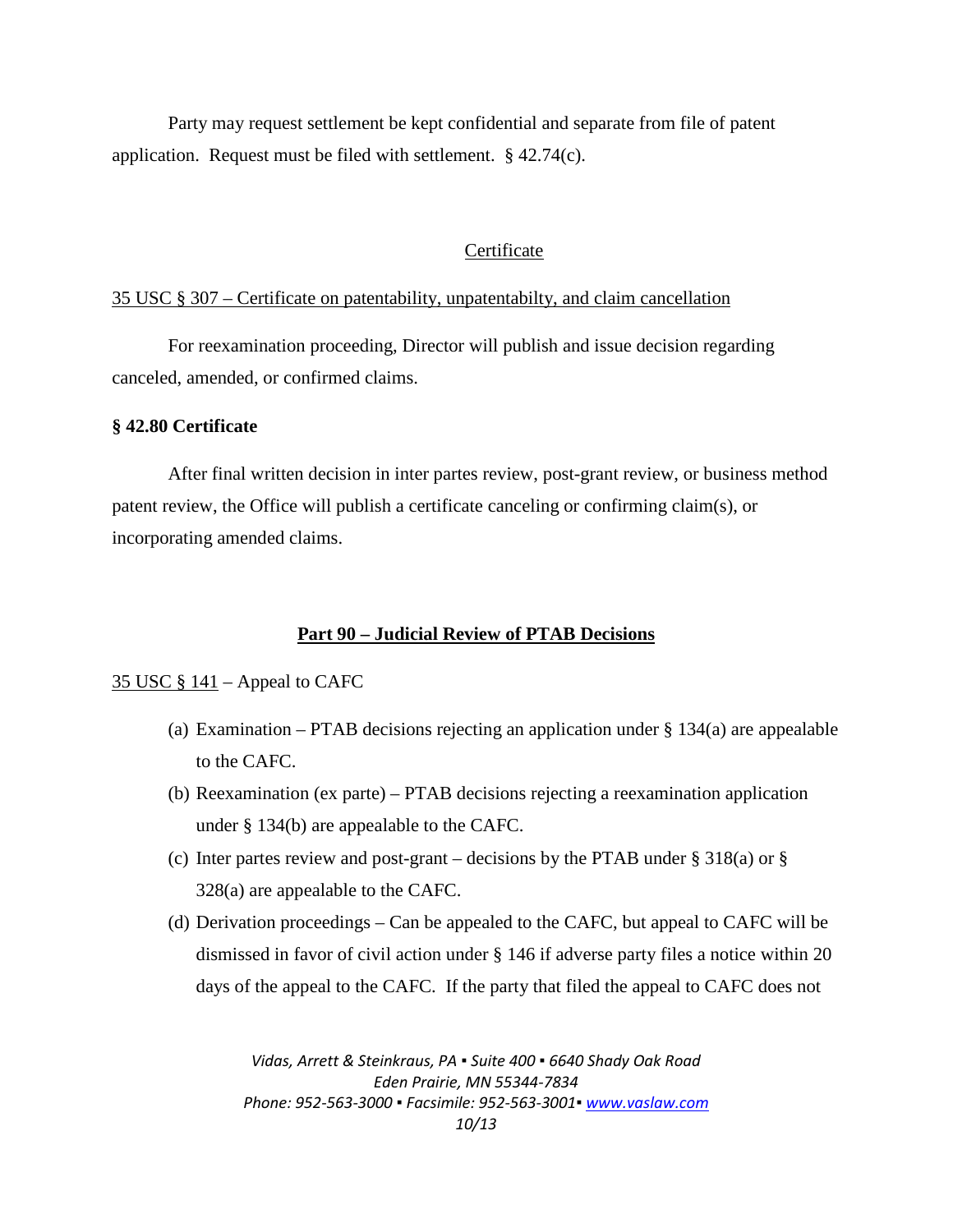now file a civil action under § 146 within 30 days after such notice from the adverse party, the Board's decision governs any further proceedings.

#### 35 USC § 142 – Notice of Appeal

When appeal is taken to the CAFC, appellant shall provide written notice to PTO. Appellant has 63 days to notify PTO after final Board decision – 37 CFR  $\S$  90.3.

#### 35 USC § 143 – Proceedings on Appeal

Director must provide CAFC with records from PTO. PTO can intervene in derivation proceeding or post-grant review.

#### 35 USC § 144 – Decision on Appeal

CAFC shall review decision from PTO and issue mandate and opinion to Director to be entered at PTO. CAFC decision shall govern further proceedings.

#### 35 USC § 145 – Civil Action to Obtain Patent

Party can file a civil action in the District Court for the E.D. Virginia if dissatisfied with a PTAB decision in an appeal under  $\S 134(a) - (non-reexam$  application). Must be filed within 63 days after Board decision. 37 CFR § 90.3.

# 35 USC § 146 – Civil Action in derivation proceeding

Party can file a civil action in the District Court for the E.D. Virginia if dissatisfied with a PTAB decision as in 35 USC § 141(d). Must be filed within 63 days after Board decision, or as provided in § 141(d), if applicable.

Comments – Under AIA, civil actions are no longer brought in the District of Columbia; instead, they are brought in the E.D. of Virginia. Further, PTAB decisions are appealable to the E.D. of Virginia or CAFC only for (1) regular examination (including reissue) and (2) derivation

> *Vidas, Arrett & Steinkraus, PA ▪ Suite 400 ▪ 6640 Shady Oak Road Eden Prairie, MN 55344-7834 Phone: 952-563-3000 ▪ Facsimile: 952-563-3001[▪ www.vaslaw.com](http://www.vaslaw.com/) 11/13*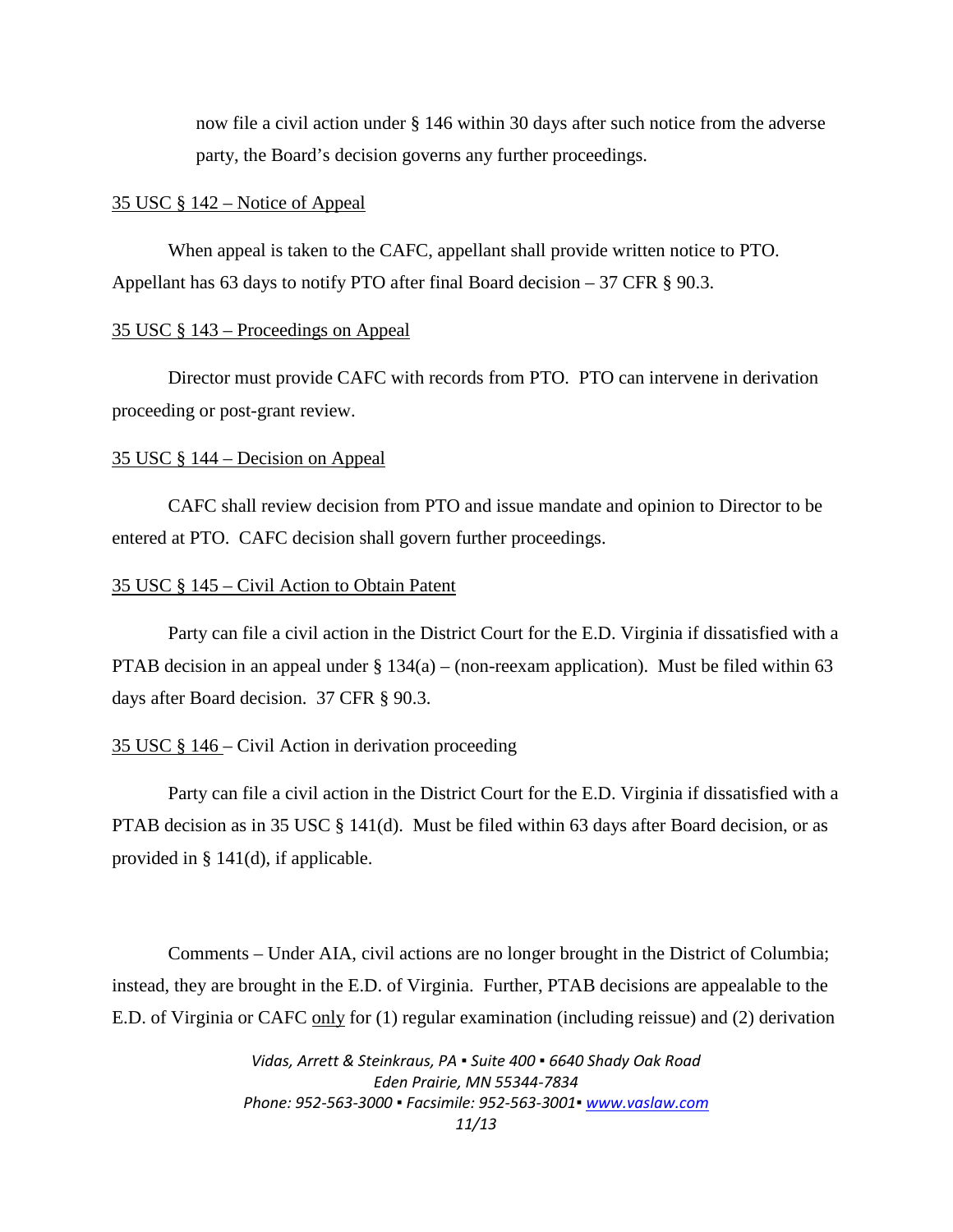proceedings. The CAFC has exclusive jurisdiction over: (1) inter partes review, (2) post-grant review, and (3) ex parte reexaminations.

# **§ 90.1 Scope**

Judicial review of PTAB decisions governed by 35 USC §§ 141-146; inter partes reexamination proceedings and interference proceedings are ruled by law in effect on July 1, 2012 (a.k.a. "old" patent law). § 90.1

#### **§ 90.2 Notice; service**

Appeals under 35 USC § 141 – must be filed with Director as in 37 CFR § 104.2; copy must be filed with PTAB, as in § 41.10(a), 41.10(b), or 42.6(b). § 90.2(a)(1).

Must comply with Federal Rules of Appellate Procedure and CAFC rules. § 90.2(a)(2).

For appeals from ex parte reexamination proceedings, notice is served as provided in 37 CFR § 1.550(f).

For appeals from inter partes review, post-grant review, business method review, or derivation proceeding, notice of appeal must provide sufficient information to allow Director to know whether to intervene (35 USC  $\S$  143); notice must be served as in 37 USC  $\S$  42.6(e).  $\S$  $90.2(a)(3)(ii)$ .

For a derivation proceeding, party can proceed with a civil action in E.D. Virginia if unsatisfied with PTAB decision, pursuant to 35 USC § 146. Party must file a notice of election with USPTO as in 37 CFR § 104.2. § 90.2(b)(1). A copy of notice of election must be filed with PTAB and as necessary under 37 CFR § 42.6(e). § 90.2(b)(2), (3).

When proceeding with a civil action under 35 USC § 146, party must file a copy of complaint within 5 business days after filing the complaint in district court with the PTAB, as in 37 CFR § 42.6(e), and the Office of the Solicitor, as in 37 CFR § 104.2. § 90.2(c).

> *Vidas, Arrett & Steinkraus, PA ▪ Suite 400 ▪ 6640 Shady Oak Road Eden Prairie, MN 55344-7834 Phone: 952-563-3000 ▪ Facsimile: 952-563-3001[▪ www.vaslaw.com](http://www.vaslaw.com/) 12/13*